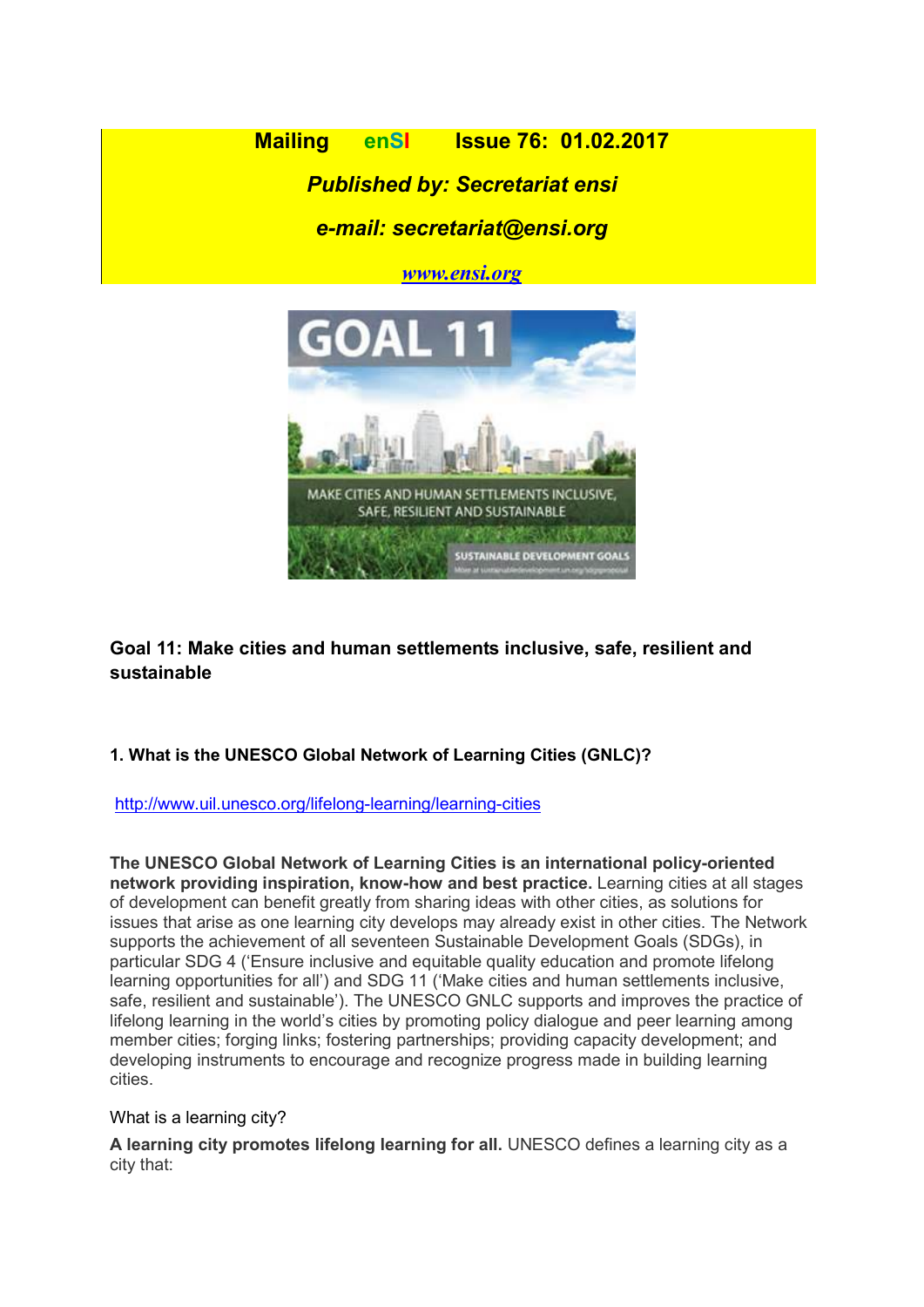- effectively mobilizes its resources in every sector to promote inclusive learning from basic to higher education;
- revitalizes learning in families and communities;
- facilitates learning for and in the workplace;
- extends the use of modern learning technologies;
- enhances quality and excellence in learning; and
- fosters a culture of learning throughout life.

In doing so, the city enhances individual empowerment and social inclusion, economic development and cultural prosperity, and sustainable development.

### Why learning cities?

Lifelong learning lays the foundation for sustainable social, economic and environmental development. The idea of learning throughout life is deeply rooted in all cultures. However, it is becoming increasingly relevant in today's fast-changing world, where social, economic and political norms are constantly being redefined. Studies have shown that lifelong learners – citizens who acquire new knowledge, skills and attitudes in a wide range of contexts – are better equipped to adapt to changes in their environments. Lifelong learning and the learning society therefore have a vital role to play in empowering citizens and effecting a transition to sustainable societies.

While national governments are largely responsible for creating strategies for building learning societies, lasting change requires commitment at the local level. A learning society must be built province by province, city by city, and community by community

http://uil.unesco.org/lifelong-learning/project/unesco-global-network-learning-cities-guidingdocument

# 2. Learning to live sustainably: The role of cities

(Report from the Learning Cities Conference in Hamburg, December 12-14 2016) "Learning to live in a sustainable way and securing people's involvement and participation in community and urban life are the key factors in ensuring sustainable economic, social and environmental development. For this reason, the workshop examined how education and learning beyond the formal system can be used to support the implementation of the five Ps (planet, people, peace, prosperity and partnership) to achieve the Sustainable Development Goals."

Want to read more? http://www.uil.unesco.org/lifelong-learning/project/learning-livesustainably-role-cities

### 3. Communities in action: Lifelong learning for Sustainable Development, Publication:

"Community Learning Centres will play a more important role in sustainable development in the future," says Arne Carlsen, Director of the UNESCO Institute for Lifelong Learning (UIL). This handbook(1,8 MB; PDF) identifies principles and policy mechanisms to advance community-based learning for sustainable development, based on the commitments endorsed by the participants of the Kominkan-CLC International Conference on Education for Sustainable Development

http://www.uil.unesco.org/literacy-and-basic-skills/community-engagement/communitiesaction-lifelong-learning-sustainable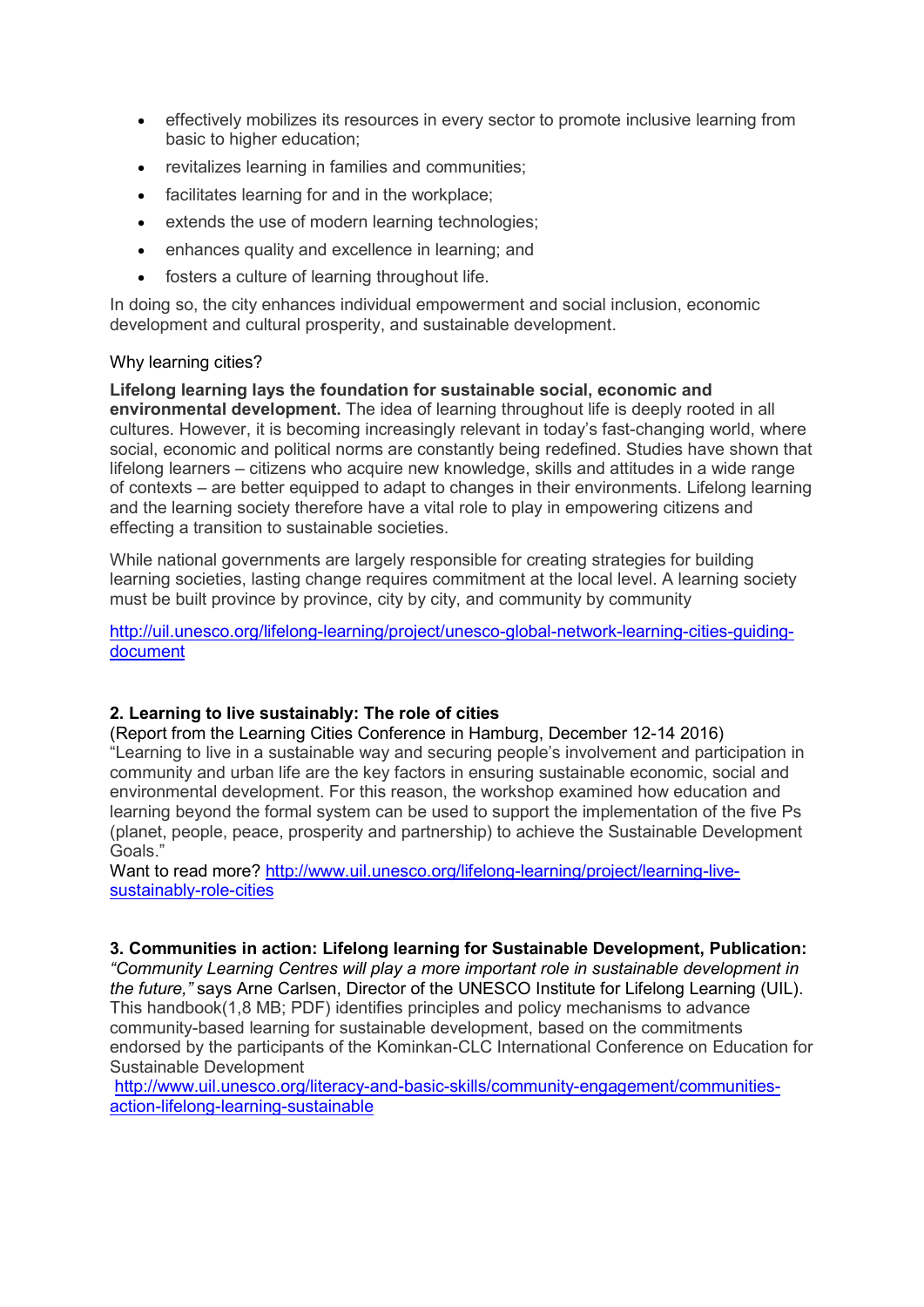### 4. Citiscope: The SDGs are missing an important opportunity on education

City leaders can use education to grow their economy and much more. But the 'urban SDG' has little to say on the issue.

Commentary from Aaron Benavot, Director of UNESCO's global monitoring Report (GEM).

http://citiscope.org/habitatIII/commentary/2016/12/sdgs-are-missing-important-opportunity-education

### News from around the globe:

5. Indonesia: MOST School on Sustainability Science: Linking Science with Social Action and Policy Making



On 1-3 February 2017, researchers, experts, activists, and policymakers from across Indonesia will come together in Padang, West Sumatra, to be part of the MOST School on Sustainability Science, organized by UNESCO Jakarta Office and its partners. The participants will tackle a critical question for Indonesia, as well as for the wider world: how can we use scientific knowledge for more effective policy and action to advance natural and social well-being for all?

For more information see: http://www.unesco.org/new/en/jakarta/about-this-office/singleview/news/most\_school\_on\_sustainability\_science\_linking\_science\_with/

6. Germany: The ESD Curriculum Framework, which was developed together with the German Standing Conference of the Education Ministers, is now part of the activities mentioned in the German Sustainability Strategy, which Cabinet voted in January.

http://www.globaleslernen.de/sites/default/files/files/linkelements/curriculum\_framework\_education\_for\_sustainable\_development\_barrierefrei.pdf

#### 7. Germany: Summer Academy on intercultural Experience – Registration is open now!

Get to know international campus life, meet new people from all over the world, and qualify for a future career in cross-cultural work environments

http://www.summeracademy-karlsruhe.org/